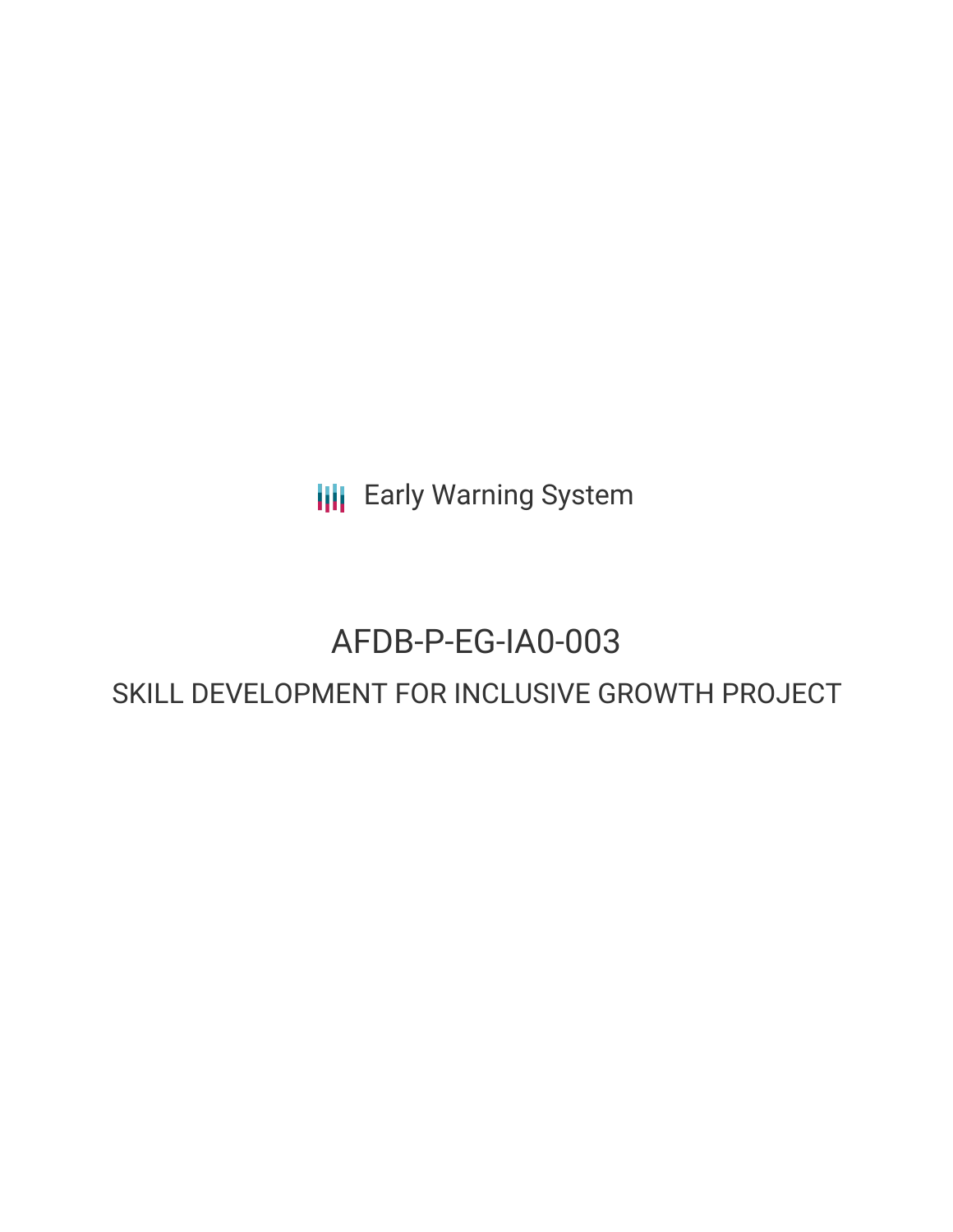

### **Quick Facts**

| <b>Countries</b>              | Egypt                                       |
|-------------------------------|---------------------------------------------|
| <b>Financial Institutions</b> | African Development Bank (AFDB)             |
| <b>Status</b>                 | Proposed                                    |
| <b>Bank Risk Rating</b>       | U                                           |
| <b>Voting Date</b>            | 2017-05-01                                  |
| <b>Borrower</b>               | Government of Egypt                         |
| <b>Sectors</b>                | Education and Health, Technical Cooperation |
| <b>Project Cost (USD)</b>     | \$82.20 million                             |
|                               |                                             |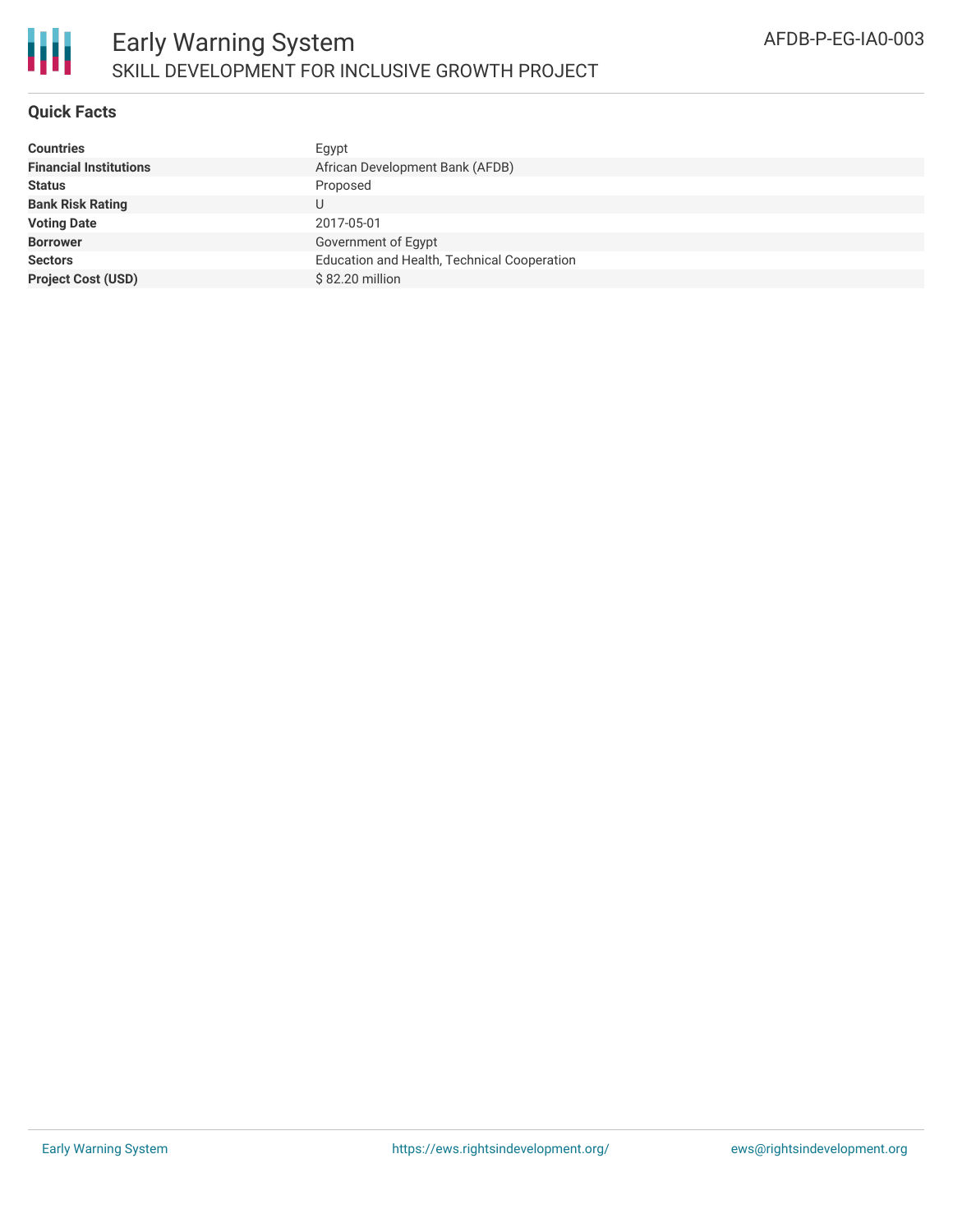

### **Project Description**

None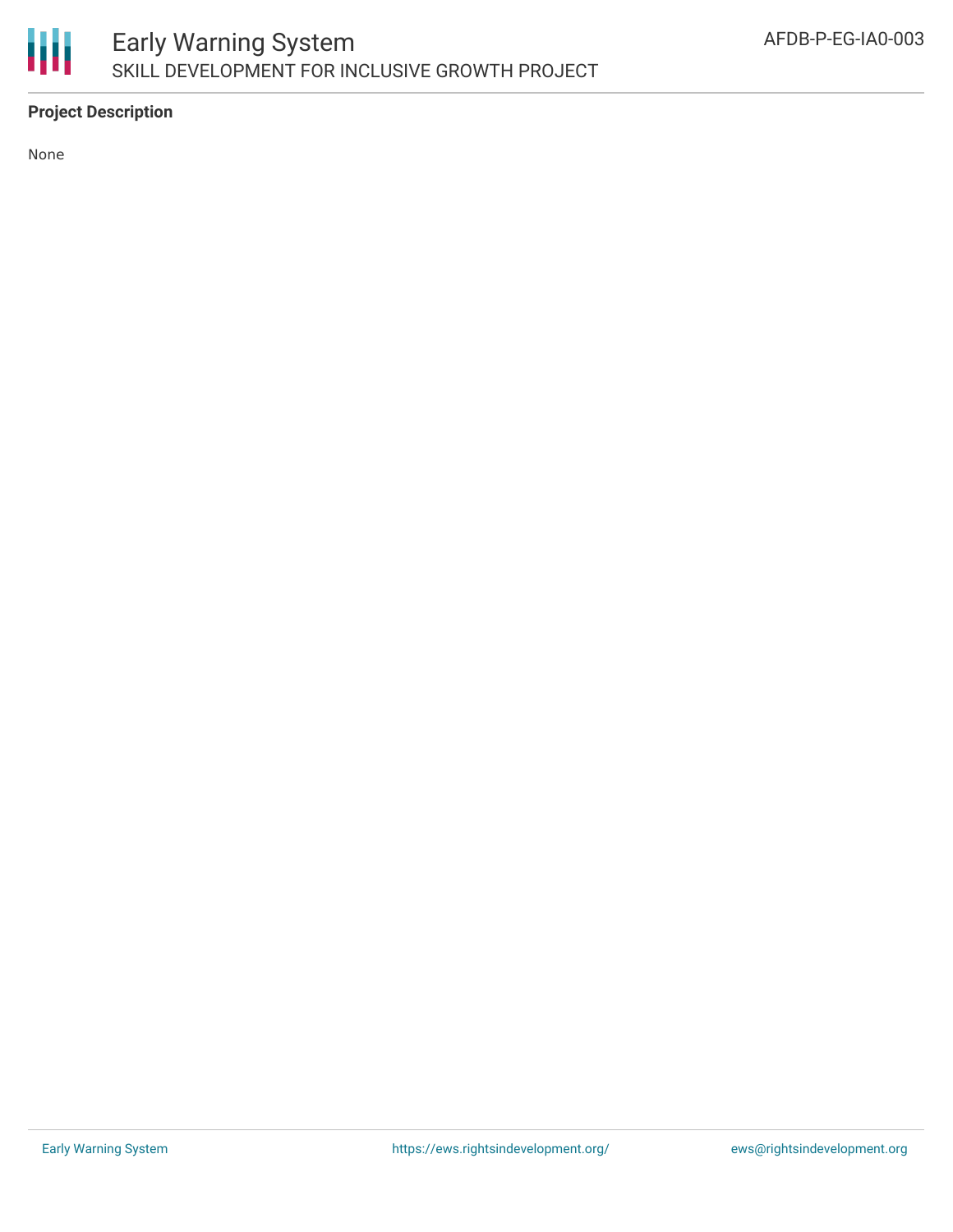# Ш

### **Investment Description**

African Development Bank (AFDB)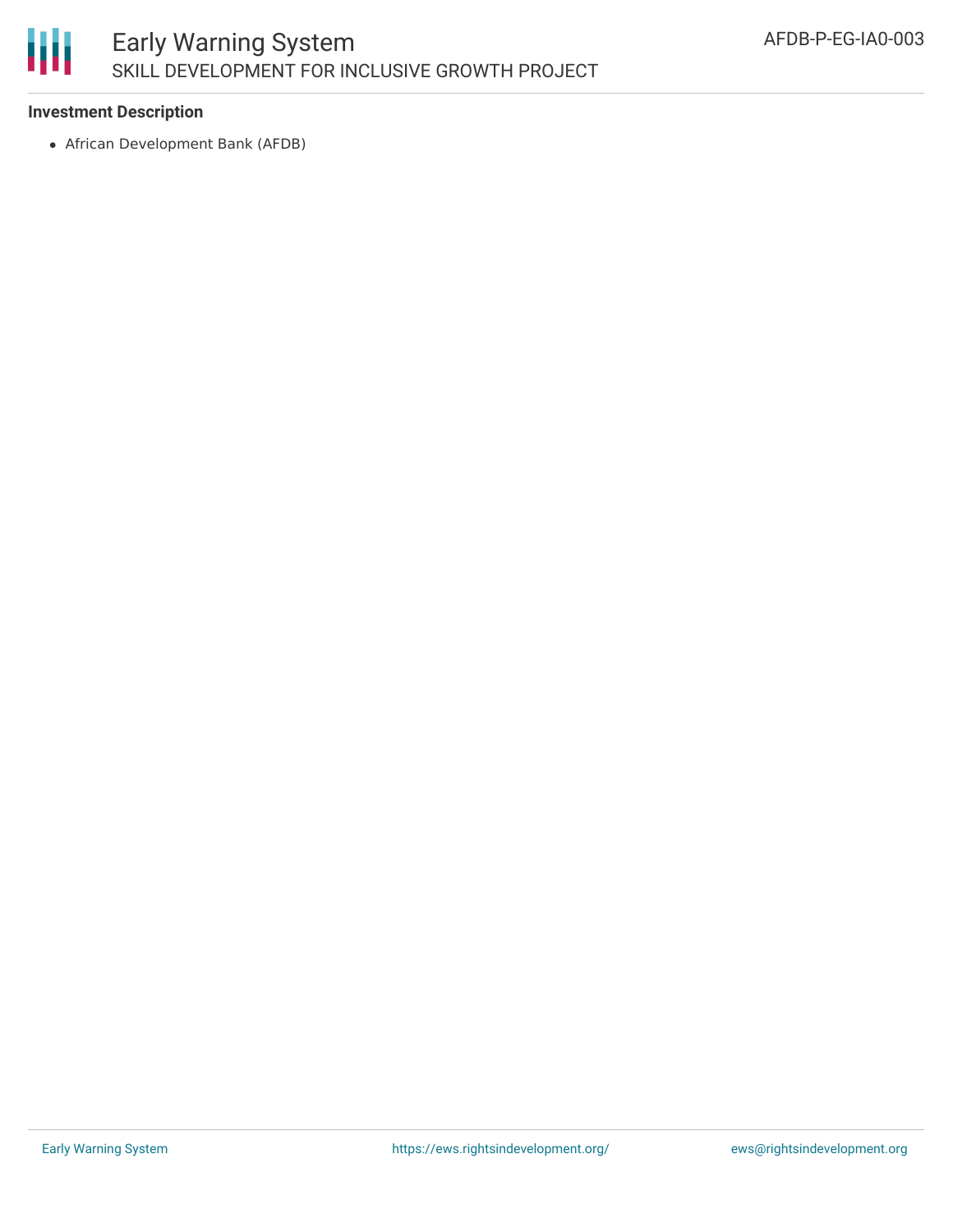### **Contact Information**

BEN ABDELKARIM Oussama - RDGN2

### ACCOUNTABILITY MECHANISM OF AfDB

The Independent Review Mechanism (IRM), which is administered by the Compliance Review and Mediation Unit (CRMU), is the independent complaint mechanism and fact-finding body for people who have been or are likely to be adversely affected by an African Development Bank (AfDB)-financed project. If you submit a complaint to the IRM, it may assist you by either seeking to address your problems by facilitating a dispute resolution dialogue between you and those implementing the project and/or investigating whether the AfDB complied with its policies to prevent environmental and social harms. You can submit a complaint electronically by emailing crmuinfo@afdb.org, b.kargougou@afdb.org, b.fall@afdb.org, and/or s.toure@afdb.org. You can learn more about the IRM and how to file a complaint at https://www.afdb.org/en/independent-review-mechanism/.